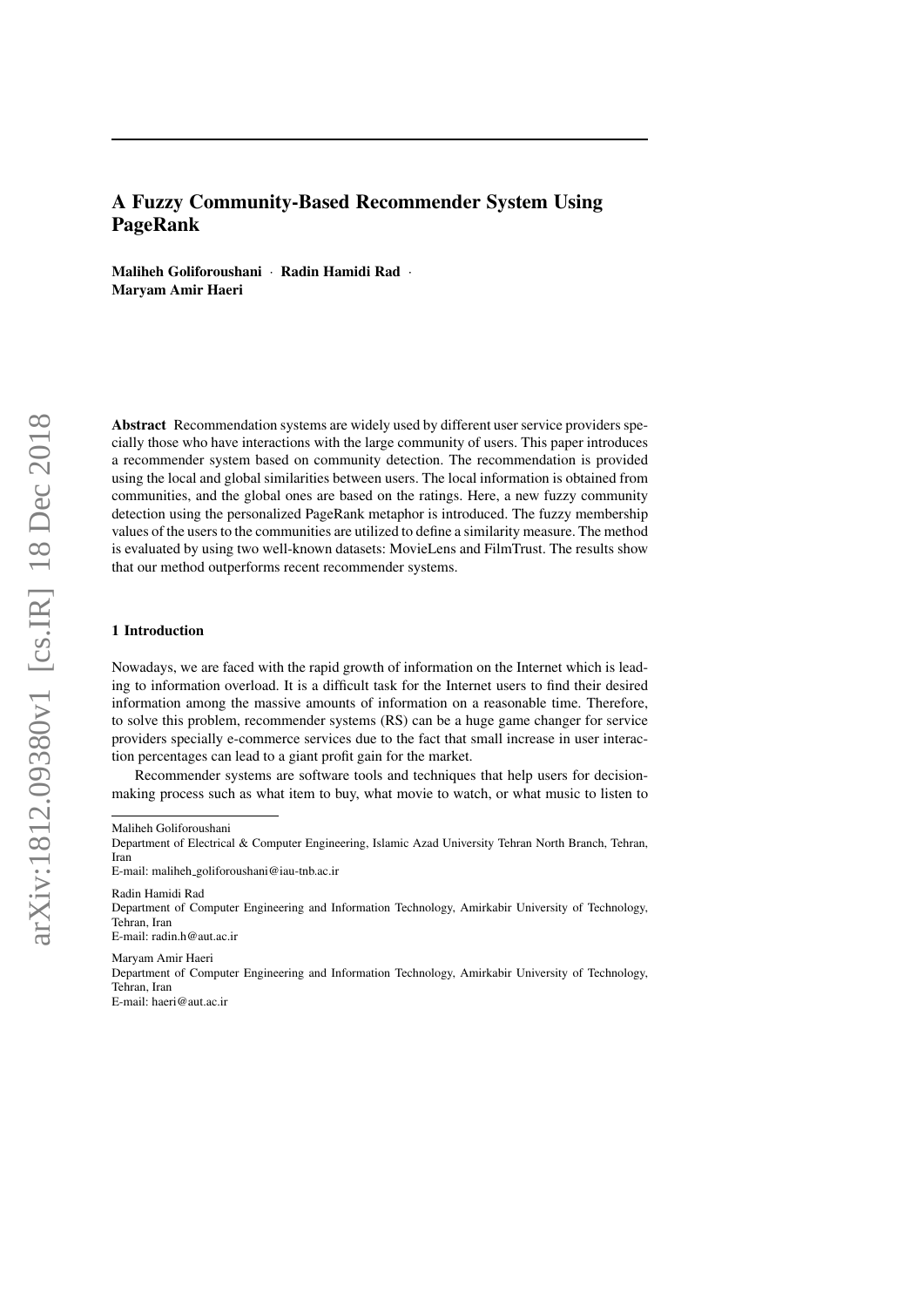[\[1\]](#page-13-0). Recommendations are usually personalized and recommender systems are trying to suggest products and services based on user preferences. There are also some non-personalized recommendations which can be generated more easily, typical examples include the top-ten lists of books or movies etc. Although such recommendations may be useful in some cases, however they are not usually considered by RS research.

Recommender systems can be divided into two general categories: content-based and collaborative filtering approaches. Collaborative Filtering is the most popular approach and more widely applied in recommender systems since it overcomes some of the limitation of content-based ones. This approach recommends the target user the items other users with similar interests rated and liked in the past. Collaborative Filtering methods can be categorized in the two generic types of neighborhood and model-based methods. One of the primary approaches proposed for function of item recommendation is neighborhood-based recommendation that is the most popular method for this issue. Neighborhood-base collaborative filtering uses user-item ratings which are stored in the system, to predict ratings for new items and this can be accomplished in two ways which are known as user-based or item-based recommendation. When a user asks for a recommendation, user-based approaches evaluate the user interests for all of the unrated items based on rating information from similar users' recorded data. In the same way, the item-based systems compute recommendations by discovering items that are similar to other items the target user has liked [\[2\]](#page-14-0).

Generally, the purpose of recommendation systems is to personalize user's experience based on his prior activities and information collected from user profiles, so for generating high quality and reliable recommendations, information such as enhanced user profiles, various types of interaction and relation among users, and some notions like community can be exploited from social networks that have acquired enormous popularity over the past few years. In fact studying social behavior of users can be a very helpful tool to obtaining an accurate vision to user's similarities. Communities are groups of people in social networks who have extensive communications with each other than to the rest of the network. Therefore, community detection of a social network can identify people who have similar tastes and provide a new hidden set of concepts that cannot be extracted from other regular sources

Taking all the aforementioned into account, using social computing techniques to achieve better performance in recommendation tasks seems reasonable. In this paper we propose a new community-based collaborative filtering recommendation algorithm. The main contribution of this paper are following:

- A fuzzy community detection is proposed which can find overlapping communities using the PageRank metaphor.
- We propose a novel a recommendation system which utilized community structures to provide recommendation based on proposed fuzzy community detection. In this method, both local (community based) and global similarities between users are considered and the recommendation is based on the community similarities and the rating similarities. The results show that the proposed method can outperform some of the latest recommendation systems.

The rest of this paper is structured as follows: [section 2](#page-2-0) is devoted to the reviewing the related works in literature. In [section 3,](#page-4-0) the proposed method is explained. [section 4](#page-10-0) evaluates the new method and compares it with several previous works. Finally, we conclude the paper and present future research directions in [section 5.](#page-13-1)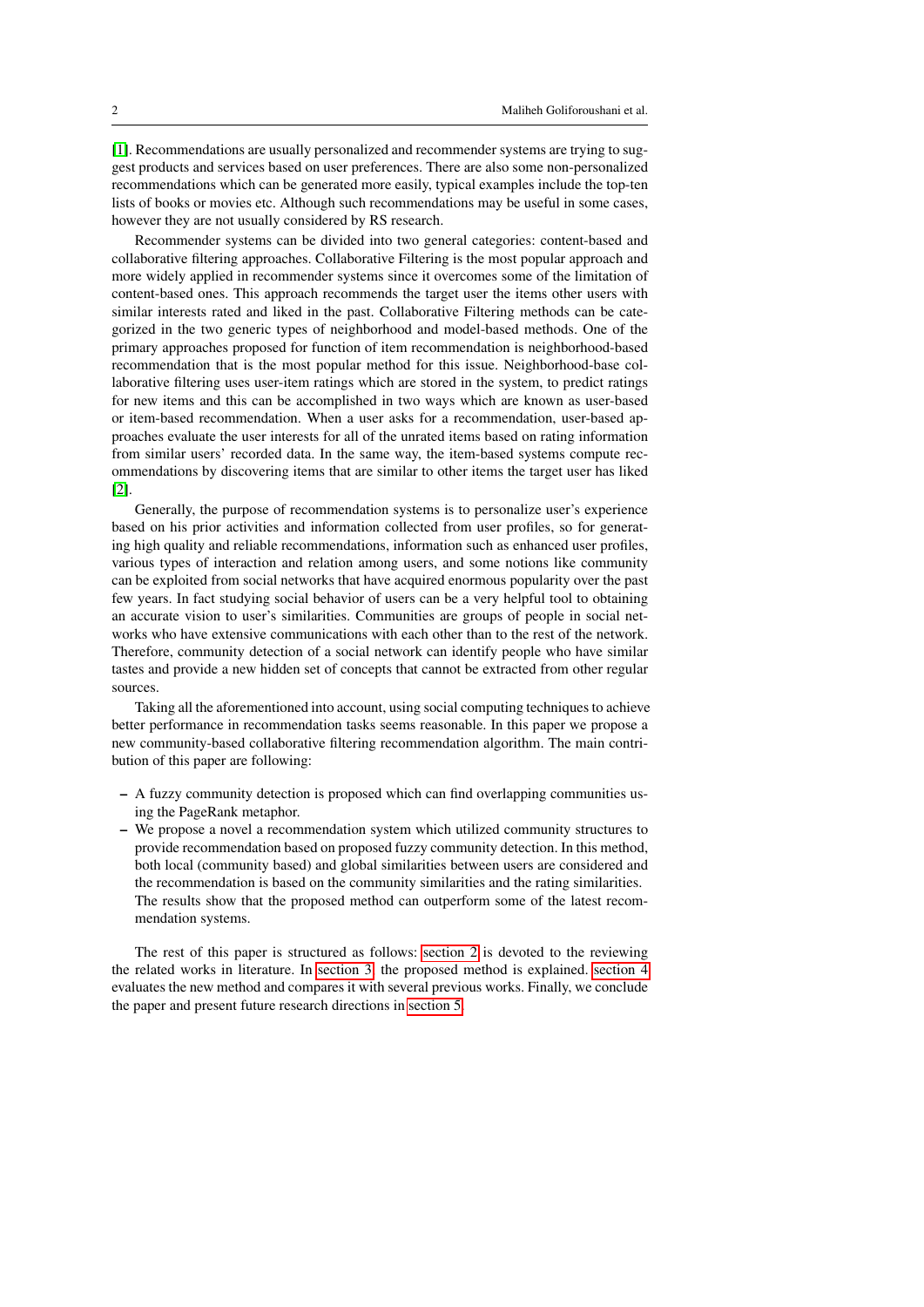## <span id="page-2-0"></span>2 Related Work

In this section, we will review recent related work of collaborative filtering and communitybased recommender systems.

Park et al. [\[3\]](#page-14-1) presented a Reversed collaborative filtering (RCF), a fast collaborative filtering algorithm which uses k-nearest neighbor (k-NN) graph. The primary idea of this approach is that it reverses the procedure of finding *k*neighbors. As a result, they provide a novel approach that has a reduction in preprocessing time and recommendation time compared to traditional user-based and item-based CF algorithms.

Choi et al. [\[4\]](#page-14-2) suggested a new similarity function to improve the recommendation quality with the main idea of selecting different neighbors of a target user for each various target item. They implement this idea in two general steps: first, they calculated the item similarity between the target item and each of the co-rated items, and then used it as a weight of each co-rated item while calculating the user similarity between the target user and every other user. Their experiments showed that their approach results in more accurate recommendation than traditional CF models.

Liu et al. [\[5\]](#page-14-3) proposed a new user similarity model in order to improve recommendation performance when ratings are not enough to calculate the similarities for each user. In other words, their heuristic similarity measure model is improved, because it captures the effective similar users especially for a cold user who rates a few numbers of items. Their novel similarity measure approach is based on three factors of similarity, the Proximity, the Impact and the Popularity, so the measure is named PIP. It takes the proportion of the common rating between two users into account. Remarking different users have various rating preferences, the proposed measure uses the average and variance of the rating to determine the rating preference of the user. The experimental results demonstrated that the new similarity measure outperforms most other methods and its effectiveness can overcome the disadvantages of the traditional similarity measures.

Kaleli [\[6\]](#page-14-4) introduced a new entropy-based neighbor selection approach for collaborative filtering. They consider that it is very important to use all possible information in order to improve prediction quality, because user-item matrix in recommender systems are very sparse. Also, they incorporated degree of uncertainty (DU) and similarity information to make more proper nearest neighbor (NN) of an entity. In their proposed method, they aim to form a neighborhood which must have maximum similar entities with minimum uncertainty difference. As a result, the new neighborhood selection approach faces with an optimization problem similar to 0-1 knapsack problem which is one of the most popular combinatorial optimization problem. They evaluate method's accuracy in comparison with traditional CF algorithms by performing benchmark data sets-based experiments. The experimental results showed that their method can improve recommendation accuracy of CF algorithms and it is possible to integrate it with other compatible prior methods.

Zhang et al. [\[7\]](#page-14-5) proposed a framework in which they built the user preference models based on item domain features and then combine these models with collaborative filtering for personalized recommendations, and also the framework helps to discover implicit relationships among users which are missed in traditional CF methods. This framework includes three algorithms: the UPM-B-IDF (modeling user preferences matrix based on item domain features) which intends to use item domain features to model user preferences matrix; the UPV (modeling user preferences vector) which means to formative the user preferences vector from user preferences matrix; and CF-B-UCM (CF based on the user preference model) that aims to incorporate user preference models with CF to make personalized recommen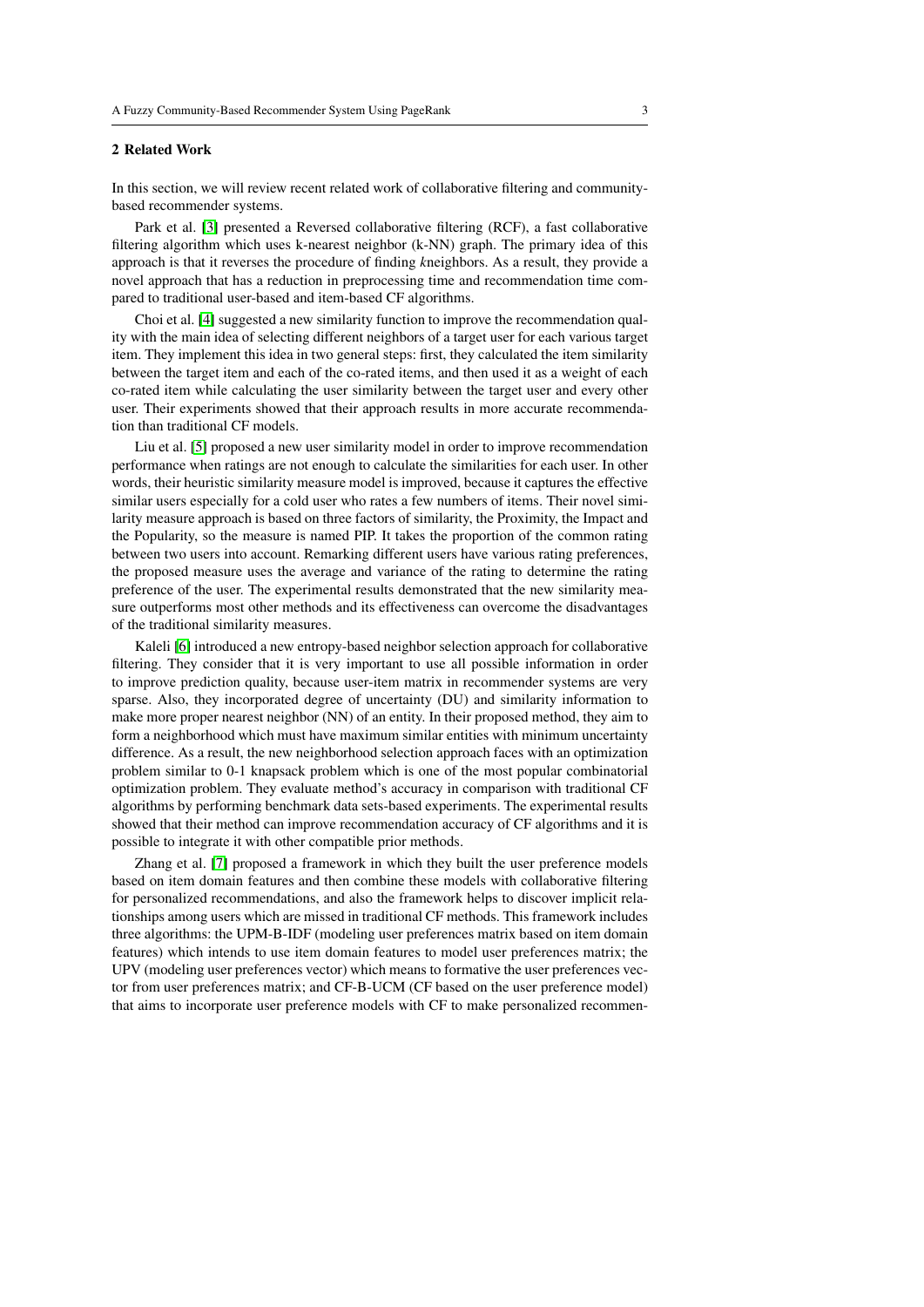dations. Their empirical results showed that the method gets better results and prove the user preference model is more effective for the recommendation.

Ghavipour and Meybodi [\[8\]](#page-14-6) has introduced a fuzzy method in which, the level of users trust to each other is defined as fuzzy. For this purpose, they propose a method to adjust membership functions of fuzzy trust and distrust in recommender systems by using learning automata.

Ghazanfar et al. [\[9\]](#page-14-7) presented a clustering algorithm to solve gray-sheep users problem in recommender systems. They demonstrated that collaborative filtering algorithms fail to make accurate recommendations for gray-sheep users, so they proposed k-means clustering algorithm to identify these users and make reliable recommendations for them by using their content-based profiles. They also introduced new improved centroid selection approaches and distance measures for the k-means clustering algorithm. The results showed that the centroid selection approaches did not considerably affect the cluster quality; but the distance measure can alter the performance of the clustering algorithm.

Liu et al. [\[10\]](#page-14-8) proposed a Community-Oriented Group Recommendation framework (CoGrec) to make recommendation to group users. In the proposed framework, they utilize non-negative matrix factorization in order to discover overlapping communities, and also they offer four aggregation strategies along with some allocation strategies to generate better recommendations. As a result, the extensive experiments showed the effectiveness of the proposed framework and additionally, it had a better interpretation than most other automatically grouping methods that apply the interest-based clustering approach.

Ding et al. [\[11\]](#page-14-9) introduced a novel community detection algorithm based on topological potential theory, which places the users with similar tastes into the same community and then incorporates it with traditional collaborative filtering algorithm. The proposed approach, search for nearest neighbor in the same community with the target user instead of the whole network which limits the search and improves the prediction accuracy. The empirical experiments demonstrated that this method decreases the effect on the prediction accuracy of the sparse matrix, and improves the prediction ability of a recommender system very much.

Cen Cao et al. [\[12\]](#page-14-10) presented an improved collaborative filtering based on community detection (CFCD). Firstly, they mapped user-item matrix into the user similarity network. Then, they adopted a novel discrete particle swarm algorithm (NPSO) to find communities in the user similarity network, and finally they recommend Top-N items to the recommended user according to the communities. The proposed method reduces the amount of computation in neighbor selection, and also it can achieve results without prior knowledge of the size and number of communities. As a result, this algorithm has a great performance in precision, coverage and efficiency of recommendation.

Fulan Qian et al. [\[13\]](#page-14-11) proposed a new Community-based User domain Collaborative Recommendation Algorithm (CUCRA). This algorithm is performed in two section: firstly, it builds the offline user domain model; secondly, it recommends items to target users in the model by applying collaborative filtering. The former section consists of three steps: (1) calculate user similarities using a user-item preference dataset; (2) transform a useritem dataset into user-user social networks with the KNN method; (3) find communities with similar user preferences to define a user domain model using community detection methods. This method has a perfect online performance since it recommends items to users in communities instead of to whole social network. Results showed that the time-complexity of the algorithm was reduced to *O (n*).

Guo [\[14\]](#page-14-12) proposed three various approaches from the point of view of preference modeling to alleviate data sparsity and cold start problem. Low accuracy and coverage also are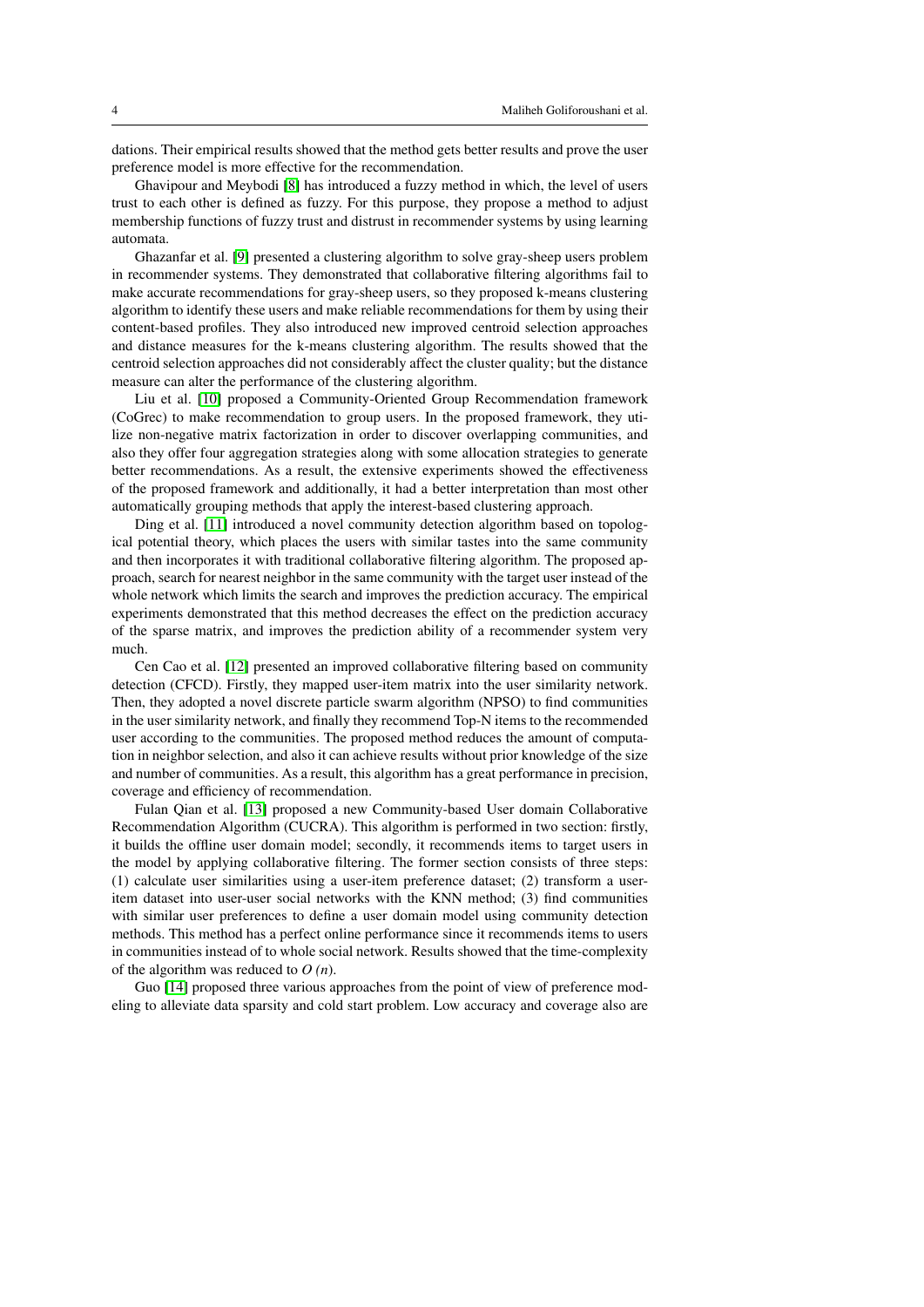the issues of recommender system which have insufficient ratings. So this work addresses these issues in his proposed method, too. Firstly, it combines the ratings of trusted neighbors and makes a new rating profile for the active users. Secondly, it introduces a new Bayesian similarity measure in order to make better use of user ratings. Thirdly, it eliminates the concerned issues by proposing a new information source based on virtual product experience in virtual reality environments.

Guo et al.[\[15\]](#page-14-13) proposed a multi-view clustering method to address the low accuracy and coverage in clustering-based recommender systems. In this method, users are iteratively clustered from the views of both rating patterns and social trust relationships.

Alizade and Sheugh [\[16\]](#page-14-14) proposed a multi-view clustering based on Euclidean distance by combining similarity-based distances and trust-based distances. This method reduces low accuracy and coverage in cluster-based recommender systems.

### <span id="page-4-0"></span>3 Fuzzy Community-Based Recommender System

In this paper, we propose a community-based collaborative filtering which use local and global similarities. Our proposed method consists of three parts: (1) creating the network of users, (2) community detection based on personalized PageRank, and (3) recommending items to users based on extracted community information. The community detection method proposed in this paper uses fuzzy community detection concepts. In traditional community detection algorithms, system assigns each user to a single group and causes a unique membership for each user, however the fuzzy community detection algorithm provides the membership value or belonging degree for each user. This membership value is used in the recommendation phase to provide a better recommendation and prevent system from losing concepts thanks to high flexibility of proportional membership.

#### 3.1 Creating The Network of Users

Our recommender system is based on the community detection. Thus, in this approach we generate a network that reveals the relation between the users and recognize their communities. In order to generate a network between users, we consider the user-item rating matrix *R*. The user-item matrix in the recommender systems contains the ratings of items given by users. The user-item rating matrix *R* for a recommender system with *m* users and *n* items can be considered as follows:

$$
R = \begin{bmatrix} r_{11} & r_{12} & \dots & r_{1n} \\ r_{21} & r_{22} & \dots & r_{2n} \\ \dots & \dots & \dots & \dots \\ r_{m1} & r_{m2} & \dots & r_{mn} \end{bmatrix}
$$
 (1)

where  $r_{ij}$  is the rating of user *i* on item *j*. We assume that the rating score is greater than zero and if the user *i* does not rate on item *j*, the value of  $r_{ij}$  is 0.

A user similarity matrix can be generated from the user-item rating matrix *R*. The user similarity matrix expresses the similarities between users. The user similarity matrix *S* is defined as follows: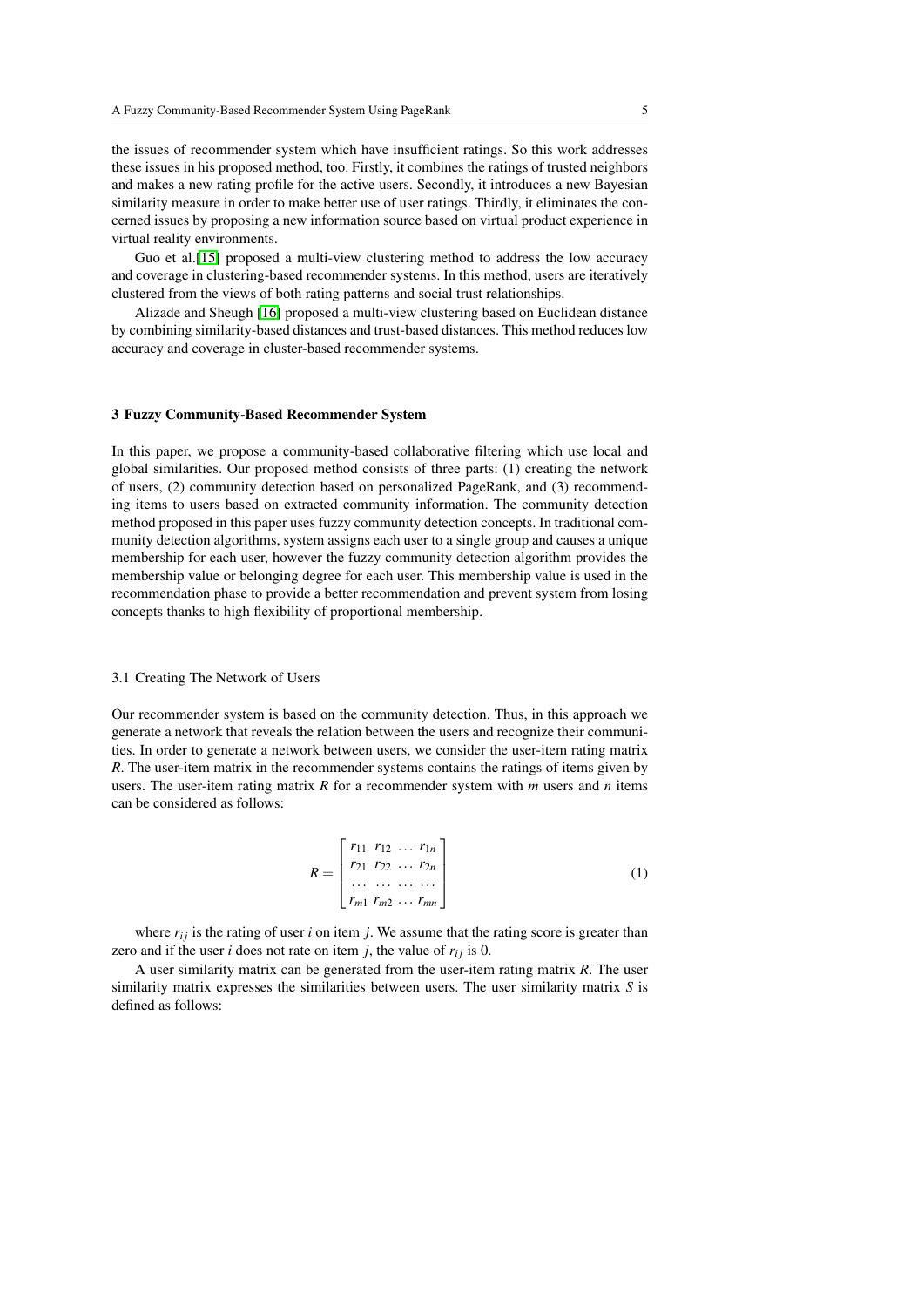$$
S_{U} = \begin{bmatrix} s_{11} & s_{12} & \dots & s_{1n} \\ s_{21} & s_{22} & \dots & s_{2n} \\ \dots & \dots & \dots & \dots \\ s_{n1} & s_{n2} & \dots & s_{nn} \end{bmatrix}
$$
 (2)

where  $s_{ij}$  is the similarity between user *i* and user *j* and defined as the number of common items rated by user *i* and user *j*.

Finally, we construct the user network by generating its adjacency matrix. The adjacency matrix of the user network is defined as follows:

$$
A = \begin{bmatrix} a_{11} & a_{12} & \dots & a_{1n} \\ a_{21} & a_{22} & \dots & a_{2n} \\ \dots & \dots & \dots & \dots \\ a_{n1} & a_{n2} & \dots & a_{nn} \end{bmatrix}
$$
 (3)

where  $a_{ij}$  is assigned based on a similarity threshold  $\tau$ .  $a_{ij} = I$  if  $s_{ij}$  is larger than  $\tau$ , and  $a_{ij}$ =0 otherwise. Thus, if the element  $A_{ij}$  of matrix *A* is 1, it means there is a link between the user *i* and user *j*, but if it is 0 means there is no connection between them.

## 3.2 Novel Fuzzy Community Detection Method

In the proposed method, the community detection is utilized to find similar users. In order to detect the community of users, we propose a new fuzzy community detection method. In this method, community is defined as a group of nodes in a complex network which are strongly connected to each other. The nodes belonging to the same community are more similar and thus users in the same communities probably have similar tastes and interests. Hence, by applying community detection techniques, we may produce better recommendation results.

Considering the above facts, we tried to implement a fuzzy community detection system using personalized PageRank. We utilize the fuzzy results of the community detection for the recommendation task.

The proposed community detection method implemented in two phases: the first phase calculates personalized PageRank for all nodes in the user network, and the second phase clusters the nodes (users) based on the PageRank values by the fuzzy c-mean method.

#### *3.2.1 PageRank*

The PageRank algorithm is a method that assigns a real number to each page (node) of the web (graph) based on the network structure of the web, in order to measure the relative importance of the web pages (nodes) [\[17\]](#page-14-15). The PageRank algorithm expresses that if a page has important links to it, its links to other pages also become important. Therefore, a page receives an amount of rank from every page which links to it and propagates the rank through its outgoing links. In this sense, a page has a high rank if it is referenced by high rank pages [\[18\]](#page-14-16).

The basic idea of PageRank is that if page  $u$  has a link to page  $v$ , then page  $u$  gives some contributions to page *v*. Let *u* be a web page,  $B(u)$  be the set of pages pointing to *u*. Moreover, let  $R(u)$  and  $R(v)$  be the rank scores of the page *u* and *v*, respectively. Let  $N_v$  be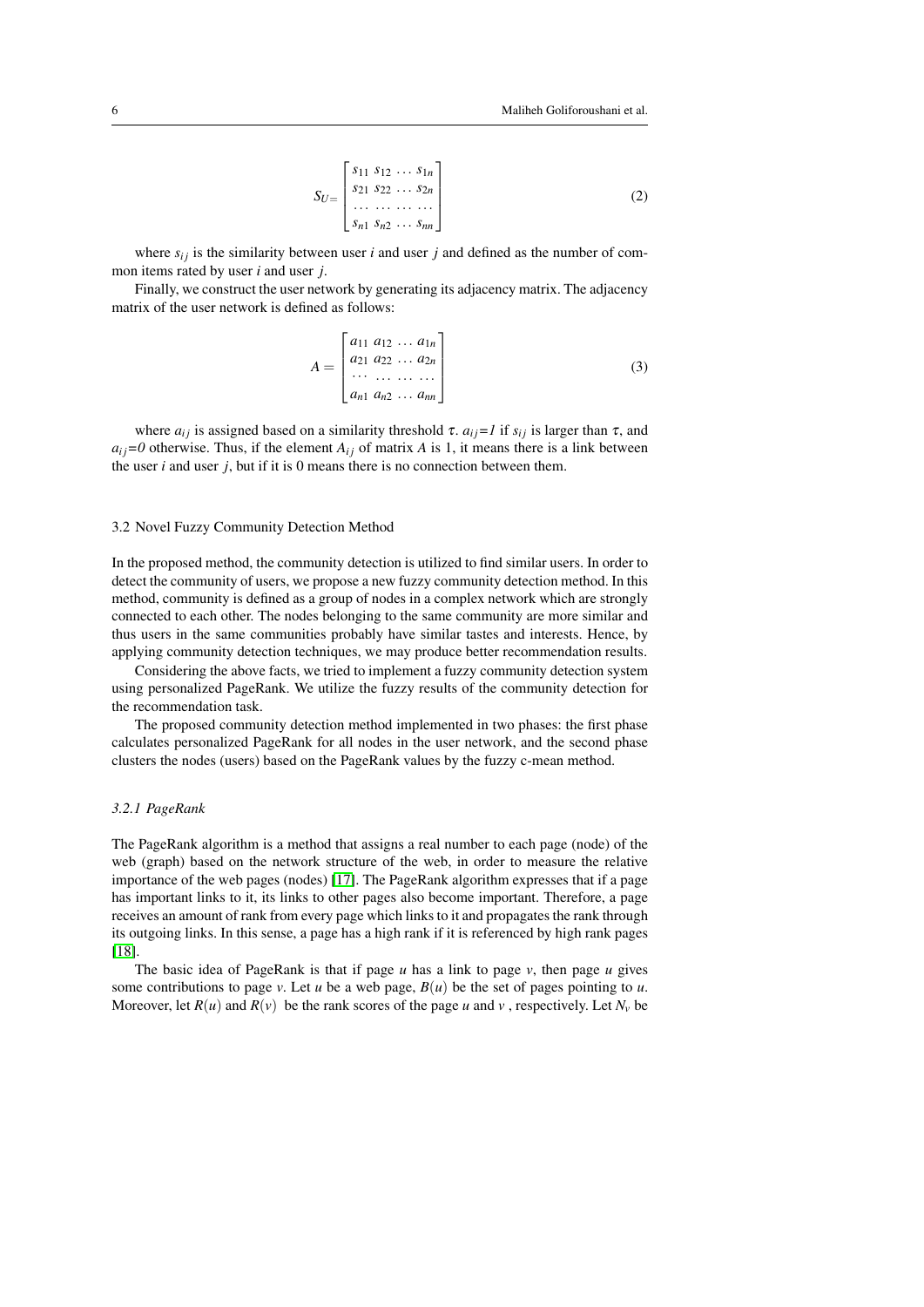the degree of the page *v*. Therefore, the simplified PageRank equation for *u* is recursively defined as:

<span id="page-6-1"></span>
$$
R(u) = \sum_{v \in B(u)} \frac{R(v)}{N_v}
$$
\n<sup>(4)</sup>

By considering the above equation for each node *u* of a network, we have a system of equations. This system can be written in a Matrix format as follows:

<span id="page-6-0"></span>
$$
R = MR \tag{5}
$$

By adding another equation stating that the sum of the ranks is one  $\sum_{v \in B(u)} = 1$ , it is possible to solve the system of the equations by the Gaussian elimination method [\[17\]](#page-14-15). However, this method is not efficient for a large network. However, the power iteration method provides an efficient way to find the PageRank of each node.

The equation [Equation 5](#page-6-0) may be computed by staring with any set of ranks and iterating the computation until it converges. where *M* is the transition matrix which is derived from the adjacency matrix of the network, and the vector *R* us the PageRank vector which contains the PageRank of each node. The *jth* component in *R* demonstrate the PageRank value of page *j*. If the transition matrix is a column stochastic matrix then the dominant eigenvector of *M* is one and thus the vector  $R$  is the dominant eigenvector of  $M$ . The matrix  $M$  is a square, stochastic matrix with the rows and columns corresponding to the directed graph (network) *G* of the web, supposing all nodes in *G* have at least one outgoing edge. The matrix element  $m_{ij}$  in row *i* and column *j* has value  $\frac{1}{D}$  if page *j* has *D* arcs out, and one of them is to page *j* otherwise,  $m_{ij} = 0$ . Computation of the equation [4](#page-6-1) corresponds to the matrix calculation:  $R =$ *MR*. As the vector *R* is the dominant (principal) eigenvector of the matrix *M*, it is possible to find it by the power iteration method. *R* can be calculated by applying M to an initial vector  $R = [1/N]_{N \times 1}$  frequently. In fact, repeatedly multiplying R by M yields the dominant eigenvector of matrix *M*. If the matrix *M* is not column stochastic i.e. there is a node in the graph with no outgoing link (this node is called dead end), after each iteration of the power iteration method the sum of the PageRank values becomes less than one. Thus if the power iteration continues in this way the methods converge to a PageRank vector that the ranks of all nodes are zero. In order to fixed this problem if the network has dead end after each iteration of the power iteration method the amount of the rank sunken is added to all nodes. In other words, after each iteration of the power iteration the following procedure is needed.

Until here we used tricks to simply PageRank algorithm as much as possible there is still a problem with the simplified PageRank. Consider a group of pages that all point to each other but to no other page, and suppose there are some pages that point to one of them. Then, during the iteration, this loop would accumulate PageRank values but never distribute any PageRank values. This scenario is called a rank sink.

To solve the rank sink problem, another matrix  $M'$  was defined, which transition edges of probability  $\frac{\beta}{N}$  between every pair of nodes in *G* are added to *M*. The equation [6](#page-6-2) shows a new matrix  $M'$ .

<span id="page-6-2"></span>
$$
M' = \beta M + (1 - \beta) \left[ \frac{1}{N} \right]_{N \times N}
$$
 (6)

Where  $\beta$  is a dampening factor that is usually in the range 0.8 to 0.9. This modification improves the quality of PageRank by introducing a factor  $1-\beta$  which limits the effect of rank sinks.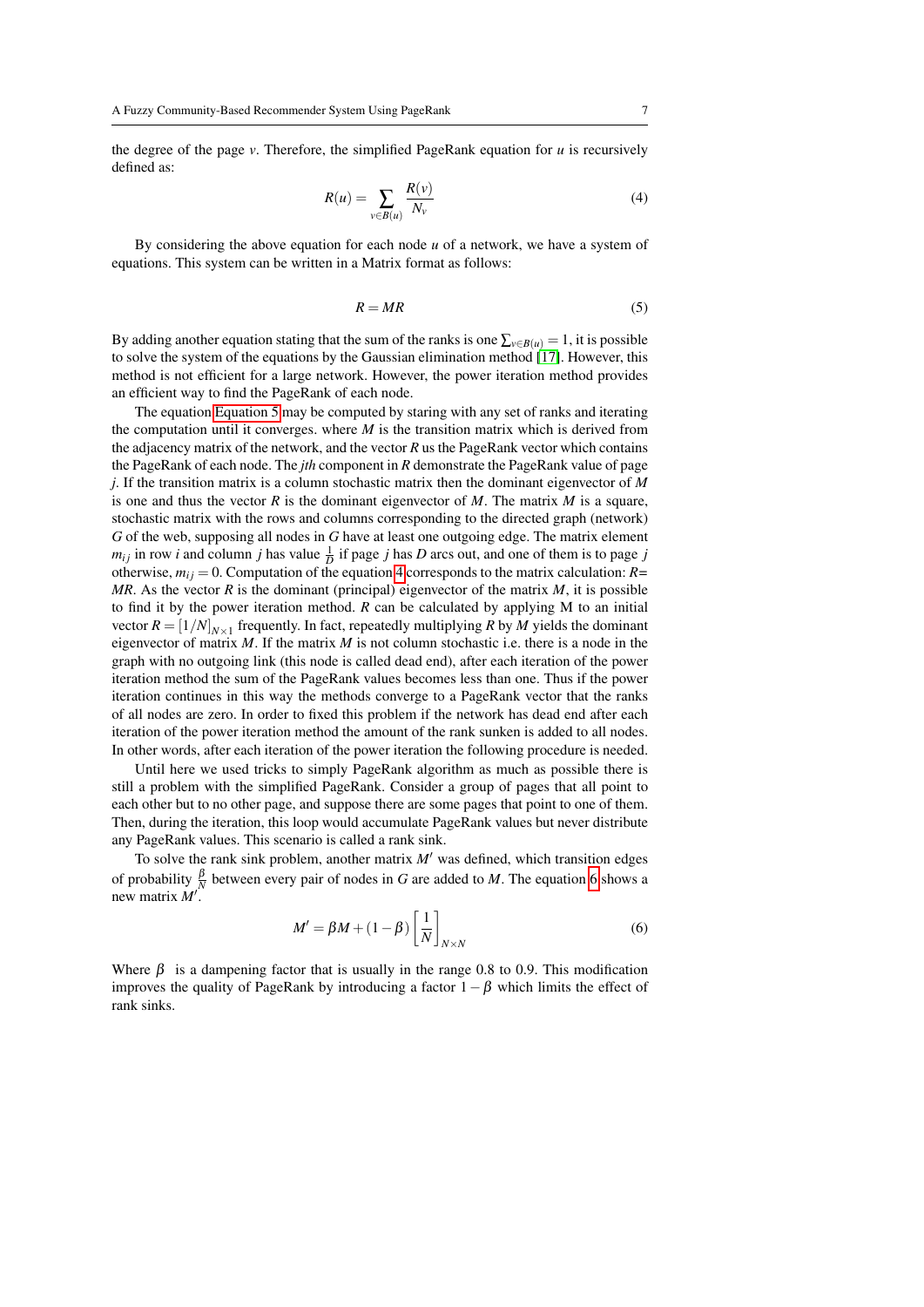#### *3.2.2 Personalized PageRank*

There are several improvements could be made to PageRank. Personalize PageRank is a variant of the original PageRank algorithm. Personalized PageRank models the relevance of nodes in a network from the point of view of a given node. It has applications in search engine, community detection, and other applications.

The personalized PageRank of each node based on the node *i* is calculated as follows:

$$
R = \beta MR + (1 - \beta)V \tag{7}
$$

where  $V$  is a vector with  $n$  elements and only  $V_i$  is equal to 1 and other elements are zero. By this method, a part of the rank is given to the node *i* and this rank is propagated to the nodes which are nearer to the node *i* and have more connection to it. Thus the ranks of the nodes which are more related to the node *i* become greater than their standard PageRanks.

## *3.2.3 Detecting Communities*

In order to detect the communities (clusters) in the user network, the Pagerank-based fuzzy community detection considers several features for each user. All users in the user network can be described by *n* features (dimensions) each of which is the personalized PageRank of that user with respect to one of the other users. In other words user *i* can be described by the vector  $PR_i = \{pr_{i1}, pr_{i2}, \ldots, pr_{in}\}\$  where  $pr_{i}$  denotes the personalized PageRank of user *i* with respect to the user *j*. Thus, we have a dataset with *n* instances (vectors) and *n* dimensions and the fuzzy c-means method is used to cluster this dataset.

As this data is high dimensional, before the clustering, a pre-processing job must be performed on raw data to achieve an acceptable set of input data. Therefore, the principal component analysis (PCA) is applied in order to reduce the dimensions and also adjust any unwanted correlation in the dataset. After the pre-processing phase, the fuzzy c-means algorithm is applied on the dataset in order to build communities of the users. The intuition behind this approach is that if two users have similar personalized PageRank vector, they are likely to be in the same cluster.

Fuzzy c-means clustering (also called soft clustering) is a kind of clustering that may assign a data point to more than one cluster. Clustering is the process of assigning data points to homogeneous clusters, as items in the homogeneous cluster are similar to each other as much as possible. Clusters are identified by similarity measures. Different similarity measure may be selected on the basis of data or usage. In crisp clustering (which is also known as hard clustering) dataset is partitioned into distinct clusters, in a way that each data point exactly belongs to only one cluster. However, in the fuzzy clustering, data points potentially can belong to several clusters. One of the most popular fuzzy clustering algorithms is fuzzy c-means [\[19\]](#page-14-17).

This algorithm performs on a restricted set of *n* elements  $X = \{x_1, ..., x_n\}$  and divides the whole network into *c* fuzzy clusters, according to a certain scale. On a limited specific set, this algorithm returns a list of *c* cluster centers  $C = \{c_1, ..., c_c\}$  which are weighted average of member points, center of the cluster *k* is obtained from equation [8,](#page-7-0) where  $w_k(x)$  represents the belonging degree of point *x* to cluster *k* and m determines the level of cluster fuzziness.

<span id="page-7-0"></span>
$$
C_k = \frac{\sum_x w_k(x)^m x}{\sum_x w_k(x)^m}
$$
\n(8)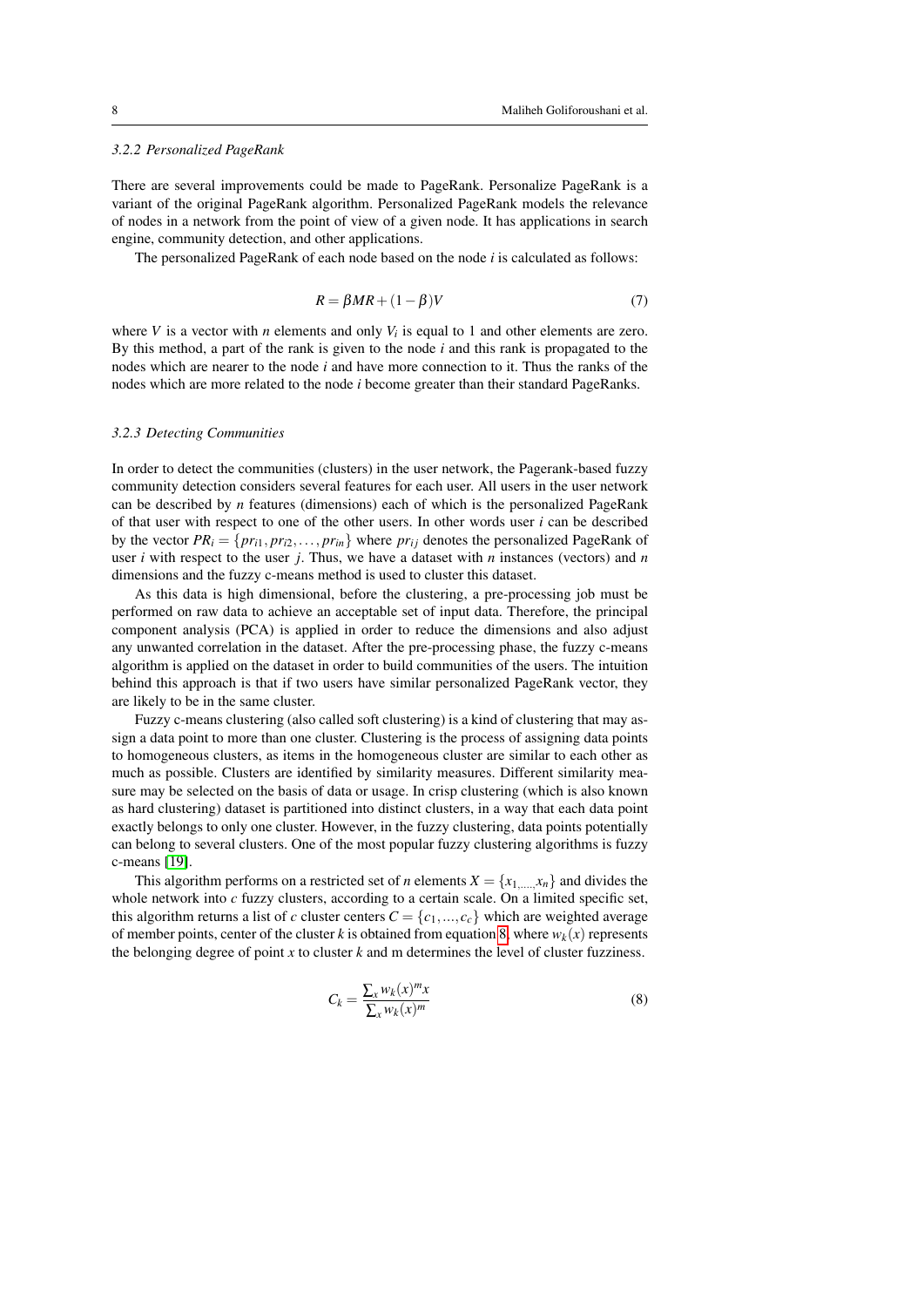Fuzzy c-means algorithm is also returns matrix  $W = w_{ij} \in [0,1]$  that  $i = 1,2,...,n$  and  $j = 1, 2, \ldots, c$ . Each element of  $w_{ij}$  represents the level of membership degree of the element  $X_i$  to cluster  $c_j$ . In other words, this algorithm, assigns a membership degree to each data point for each centroid, which is based on the distance between centroid and the data point. The more data is close to a centroid, belonging degree to that cluster is more. Total belonging degree of each data point must equal to 1, and it is calculated from equation [9:](#page-8-0)

<span id="page-8-0"></span>
$$
w_{ij} = \frac{1}{\sum_{k=1}^{c} \left( \frac{\|x_i - c_j\|}{\|x_i - c_k\|} \right)^{\frac{2}{m-1}}}
$$
(9)

The principal purpose of the fuzzy c-means algorithm is to minimize the objective function mentioned in equation [10:](#page-8-1)

<span id="page-8-1"></span>
$$
argmin_{W} \sum_{i=1}^{n} \sum_{j=1}^{c} w_{ij}^{m} ||x_i - c_j||^2
$$
\n(10)

Fuzzy clustering pseudo code can be seen in algorithm [1.](#page-8-2) By considering  $X = \{x_1, \ldots, x_n\}$ as data points set and  $C = \{c_1, \ldots, c_c\}$  as cluster centers set.

#### <span id="page-8-2"></span>Algorithm 1 Membership calculation of users for each classes

| <b>Input:</b> Users Set                                                 |
|-------------------------------------------------------------------------|
| <b>Output:</b> Membership of users to each of the classes               |
| <b>Step 1:</b> Centroids are initiated randomly                         |
| <b>Step 2:</b> Belonging degree $w_{ij}$ is calculated from equation 9  |
| <b>Step 3:</b> Centroids $c_k$ is calculated from equation 8            |
| <b>Step 4:</b> Repeat steps 2 and 3 until the equation 10 is minimized. |

#### 3.3 Creating Recommendation Criteria

After building the communities, the method predicts the ratings and recommends items for users on the basis of combination between community detection and collaborative filtering (considering the similarity between user scoring). The basic idea of user-based collaborative filtering is using the similarity among users for the recommendation. In the proposed approach, we calculated similarities between users with two methods. At first, users belonging to the same community considered as a set of users with similar preferences. As the fuzzy c-mean method is used for community detection, the belonging degree of two users to the same cluster may be different. Thus, to compute the community similarity (local similarity) between two users the sum of multiplication of the belonging degrees of each two users to different clusters is considered.

As a global similarity measure, the method uses the correlation similarity measure to compute the similarity between users. The correlation similarity measure between every two users is defined as equation [11](#page-8-3)

<span id="page-8-3"></span>
$$
COR(u_a, u_b) = \frac{\sum_{i \in I_{u_a, u_b}} (r_{u_a, i} - \bar{r}_{u_a})(r_{u_b, i} - \bar{r}_{u_b})}{\sqrt{\sum_{i \in I_{u_a, u_b}} (r_{u_a, i} - \bar{r}_{u_a})^2 \sum_{i \in I_{u_a, u_b}} (r_{u_b, i} - \bar{r}_{u_b})^2}}
$$
(11)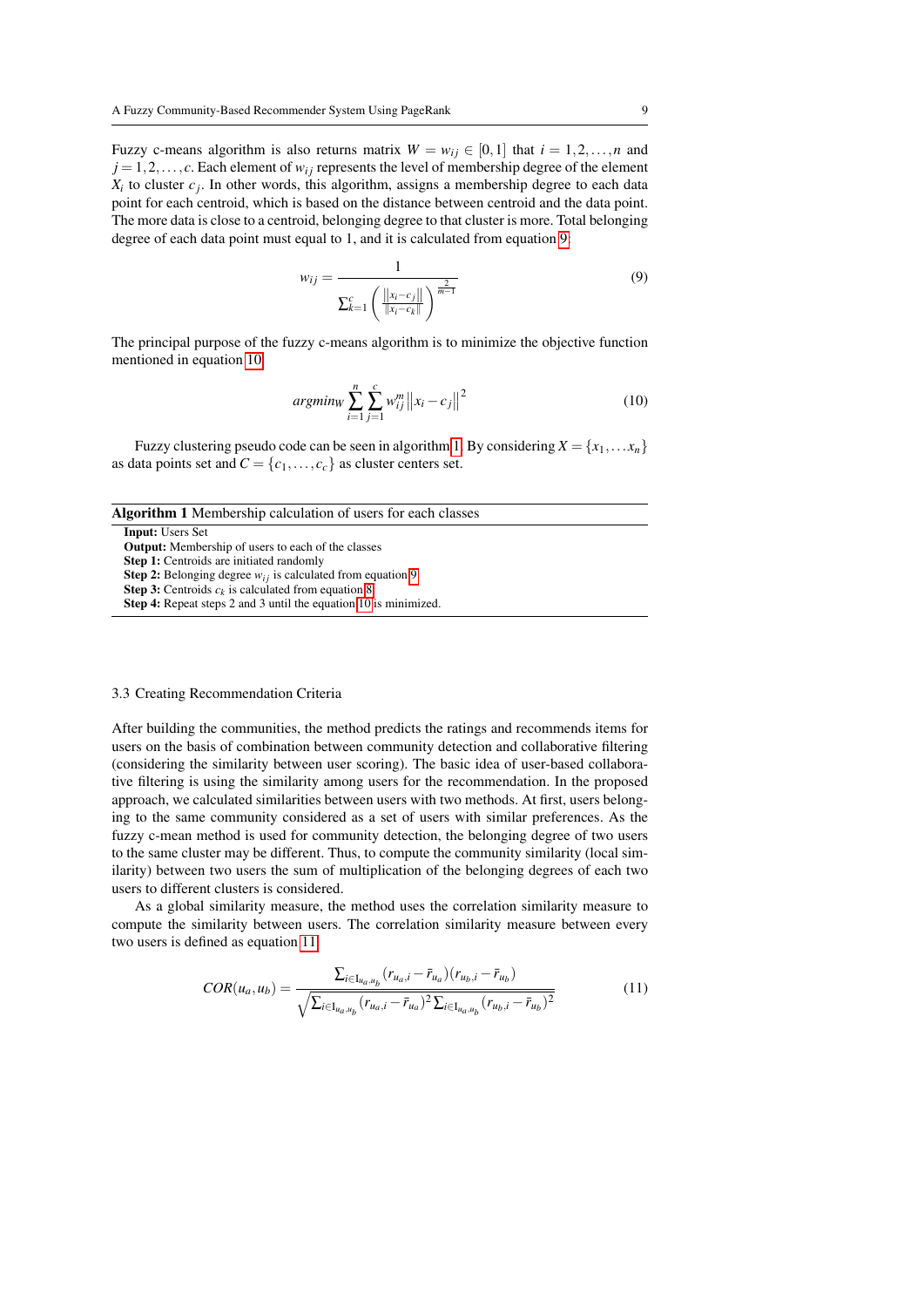where  $i \in I_{u_a, u_b}$  represents the set of all items that were rated by both users  $u_a$  and  $u_b$ .  $\bar{r}_{u_a}$  is the average of the rating that user  $u_a$  has given to the items and  $r_{u_a,i}$  is the rating of the item *i* given by user *ua*.

Note that all the users in the same community do not have the same weight in rate prediction, in correlation measure the rating of the nearest user to the target user has more weight and vice versa. Moreover, if the belonging degree of a node to a cluster was more, it has a more weight in rate prediction. Pearson correlation between two users  $u_a$  and  $u_b$  is calculated as equation [11.](#page-8-3)

Then in order to predict the rank that user  $u_i$  will give to the item  $j$  equation [12](#page-9-0) is used.

<span id="page-9-0"></span>
$$
rank(u_i, j) = \frac{\sum_{k \in n} \varpi(u_i, u_k) \times rank(u_k, i_j)}{\sum_{k \in n} \varpi(u_i, u_k)}
$$
(12)

Where  $w_k$  is calculated from equation [13:](#page-9-1)

<span id="page-9-1"></span>
$$
\boldsymbol{\varpi}(u_i, u_k) = \alpha \sum_{c_l \in c_l}^{n} \mu_{u_i, c_l} \cdot \mu_{u_k, c_l} + \beta \cdot \text{COR}(u_i, u_k)
$$
\n(13)

Here  $\alpha$  and  $\beta$  are the factors that determine the impact of each measures on the weight of Rank, then optimized value of these factor will be obtained in experiments.  $\mu_{u_i,c_i}$  and  $\mu_{u_k,c_i}$ represent the belonging level of user  $u_i$  and user  $u_k$  to the cluster  $c_l$  respectively, additionally *c*<sup>∩</sup> shows the clusters which the belonging level of both user I and k to those clusters are more than a threshold  $\theta$ , in other words,  $c_{\Omega}$  is a set of clusters that the equation [14](#page-9-2) is true for them:

<span id="page-9-2"></span>
$$
\text{if } (\mu_{u_i,c_l} \& \mu_{u_k,c_l} > \theta) \rightarrow c_l \in c_{\bigcap} \tag{14}
$$

Pseudo-code of the proposed method is shown in algorithm [2.](#page-9-3)

### <span id="page-9-3"></span>Algorithm 2 Fuzzy Community-based Collaborative Filtering Algorithm Description

Input: Users' ratings on items, records to be predicted

Output: Results of the prediction

**Step 1:** Create user-item rating matrix  $R =$  $\sqrt{ }$  $\overline{\phantom{a}}$  $r_{11}$   $r_{12}$  ...  $r_{1n}$  ] *r*<sup>21</sup> *r*<sup>22</sup> ... *r*2*<sup>n</sup>*  $\begin{array}{ccc} 21 & 22 & 2n \\ \cdots & \cdots & \cdots & \cdots \end{array}$  $\lfloor r_{m1} \r_{m2} \r \ldots \r_{mn} \rfloor$  on the basis of users' ratings on items. **Step 2:** Map a user-item network R into user similarity network  $S_{U=}$  $\sqrt{ }$  $\overline{\phantom{a}}$ *s*<sup>11</sup> *s*<sup>12</sup> ... *s*1*<sup>n</sup> s*<sup>21</sup> *s*<sup>22</sup> ... *s*2*<sup>n</sup>* ... ... ... ... *sn*<sup>1</sup> *sn*<sup>2</sup> ... *snn* 1 and build a useruser relation matrix. Step 3: Set a similarity threshold  $\tau$  and construct the user network adjacency matrix  $A =$ 

 $a_{11} a_{12} \ldots a_{1n}$ 

 $\overline{1}$ *a*<sup>21</sup> *a*<sup>22</sup> ... *a*2*<sup>n</sup>* ··· ... ... ...  $\mathbf{I}$  $\vert \cdot$ 

 $\overline{1}$  $a_{n1}$   $a_{n2}$   $\dots$   $a_{nn}$ 

Step 4: Computing the personalized PageRank matrix (*PR*) of the user network (*A*).

Step 5: Use PCA to reduce the dimensions of *PR* matrix.

Step 6: Apply fuzzy C-means clustering algorithm on *PR* after dimensionality reduction to build the community, and put users with similar personalized PageRank into the same community.

**Step 7:** Use correlation measure  $COR(u_a, u_b)$  in each community detected in step 7 to apply weighted mean  $w_k$  for predict rating to the target user.

Step 8: Compute the predicted rating for user on the basis of step 7.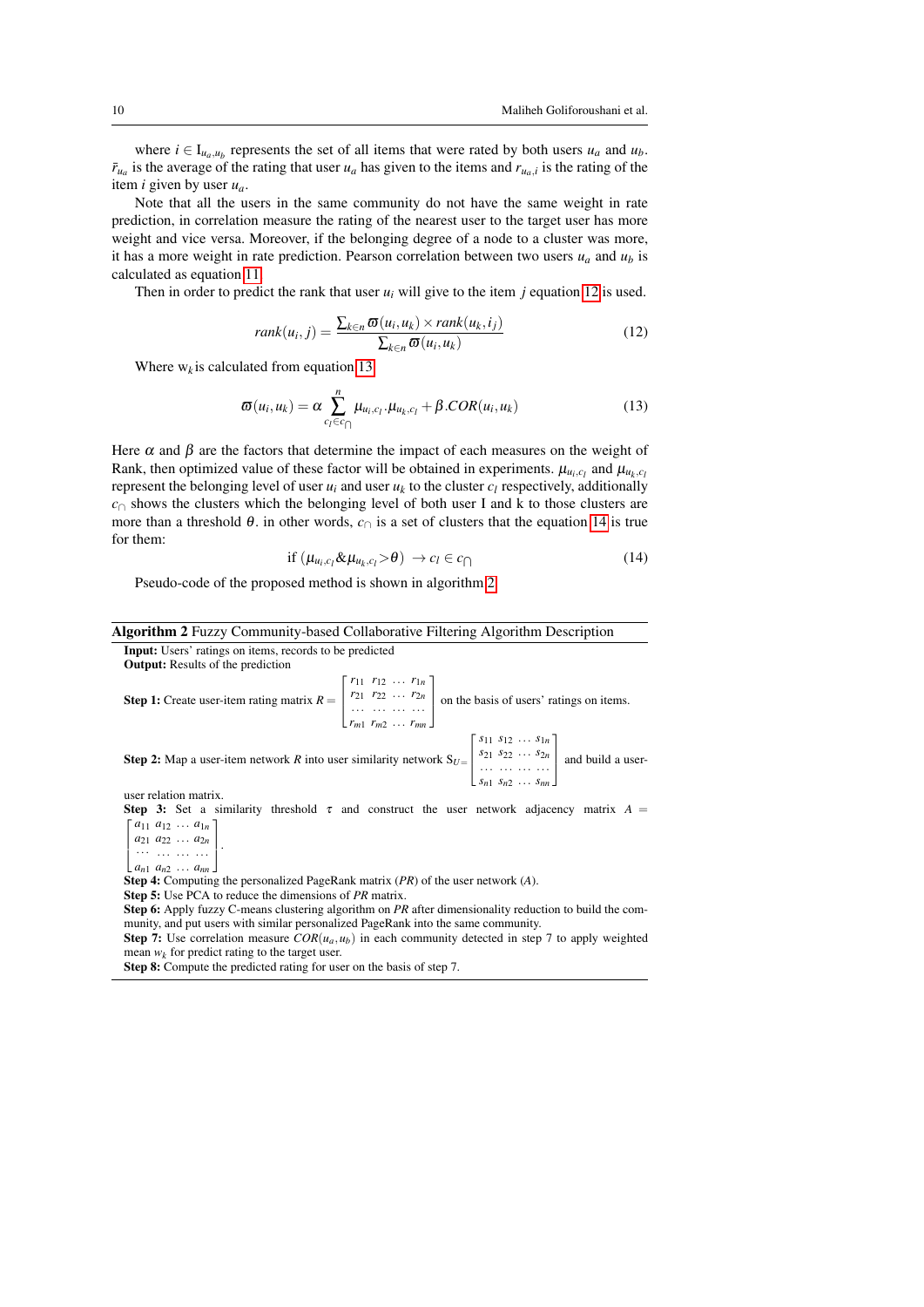#### <span id="page-10-0"></span>4 Experimental Results

On the following, we analyze recommendation that has been made by our new approach and compare it to several recent approaches that also achieved high performance in their recommendation tasks.

In this paper, three categories of experiments on the MovieLens and FilTrust datasets has been performed to evaluate proposed algorithm performance.

In all the experiments, a fixed value for similarity threshold is defined and addressed as  $\tau$ . This threshold will be used as a controller for establishing communication between users in the network. The threshold  $\tau$  is chosen in such a way that the clustering approach has the appropriate modularity. According to initial experiments, a suitable threshold for MovieLens dataset is 15 and for Filmtrust it will be 7.

In other words, to create a communication network, adjacency matrix *A* is calculated

from user-user relation matrix  $S_U =$  $s_{11} s_{12} \ldots s_{1n}$ *s*<sup>21</sup> *s*<sup>22</sup> ... *s*2*<sup>n</sup>*  $\begin{array}{c} .21 \ 322 \cdots 32n \\ \cdots \end{array}$  $\begin{bmatrix} s_{n1} & s_{n2} & \ldots & s_{nn} \end{bmatrix}$ where each element in *A* is deter-

mined based on the similarity threshold value. If  $s_{ij}$  is larger than threshold  $\theta$ ,  $a_{ij}$  is 1, otherwise  $a_{ij}$  is equal to 0. Value 1 means that there is a link between user *i* and user *j*, value 0 means that there is no connection between user *i* and user*j*.

## 4.1 Datasets

The experiments are carried out on MovieLens and FilmTrust datasets to verify recommendation results. Both mentioned datasets are among well-known datasets with no unusual behavior in samples recorded also, due to the fact that proposed method must be compared to other approaches, using common datasets with other papers will make comparison task more reliable.

The MovieLens dataset was collected by the GroupLens research project at the University of Minnesota. In ML-100K dataset, there are 100,000 ratings with 943 users and 1682 movies and the score of ratings are on a scale of 1 to 5. Each user has rated at least 20 movies. Also, this dataset consist of simple demographic info for users includes age, gender, occupation, and zip [\[20\]](#page-15-0). However, in our experiments, we only use user id, item id, and rating similar to most of the previous works. For evaluating the performance of the proposed recommender system, the dataset is divided into two parts, 80% as the training data and the remaining 20% as the test data.

The FilmTrust dataset is a social website based on trust that users can rate films and criticize them. Due to user privacy conservation, data set is not publicly available, the whole website is crawled in June 2011 and the number of 1508 users, 2071 items and 35497 ratings have been obtained. The ratings values are  $0.5, 1, 1.5...$  . . .3.5, and 4 [\[21\]](#page-15-1). Similar to MovieLens, this dataset is also divided into two parts 80% and 20%, for training and test respectively. So the train-evaluation ratio is the same for both datasets.

#### 4.2 Evaluation Metric

In order to evaluate the accuracy of the proposed approach, two popular metrics are used: *Mean Absolute Error* (MAE) and *Root Mean Square Error* (RMSE). MAE measures the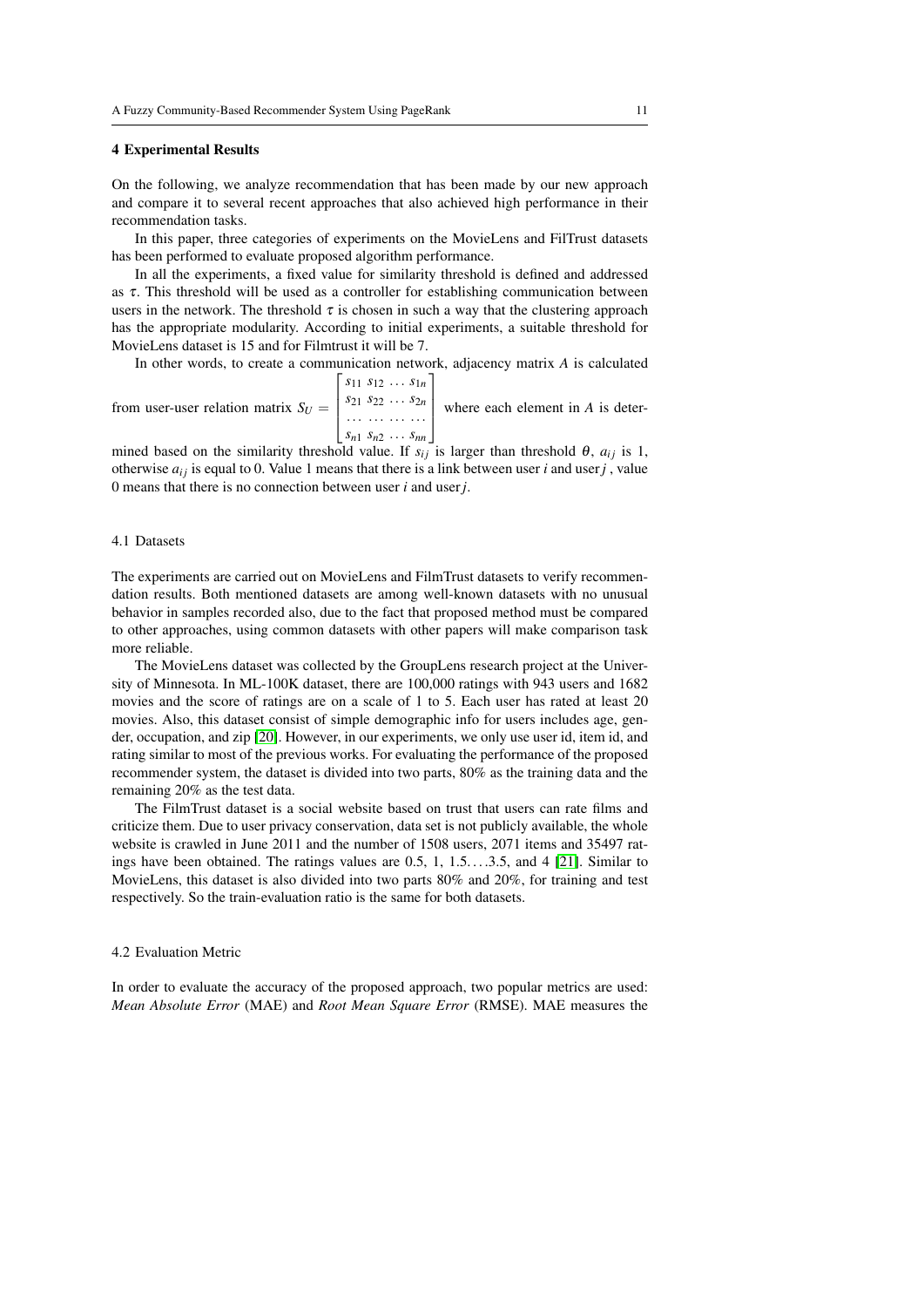prediction accuracy by calculating the deviation between the experimental results and real data. A smaller MAE and RMSE means recommender system predicts user ratings more accurately

The metric MAE is defined as equation [15:](#page-11-0)

<span id="page-11-0"></span>
$$
MAE = \frac{\sum_{(u_i, j) \in T} |rank_{(u_i, j)} - \overline{rank}_{(u_i, j)}|}{|T|}
$$
(15)

Where *T* denotes the test data, and  $rank_{(u_i,j)}$  is the real rating of user  $u_i$  on item *j*, while  $rank_{(u_i,j)}$  is the predicted rating of the system.

#### 4.3 Clusters Quantity Impact Analysis

Here, the accuracy of the method is investigated with the different number of clusters. Fuzzy c-means is sensitive to the number of clusters, so taking mentioned fact into the account, the efficient number of clusters must be achieved in an iterative process. Therefore, this experiment investigates the impact of the number of clusters in our recommender system.

[Figure 1](#page-11-1) shows different values of MAE for different clusters of MovieLens dataset.



<span id="page-11-1"></span>Fig. 1 The effect of the number of clusters (communities)

In this approach, when the number of clusters is few, poorer outcomes are achieved because there is a chance that people who are not so similar together exist in the same cluster. On the other hand, when the number of clusters increases so much, the number of people who are in the same cluster is reduced and the system cannot generalize recommendation for desired user respect to its society within the cluster and consequently, the error rate will increase. As it is shown in [Figure 1,](#page-11-1) for 15 number of clusters, the most optimal MAE is achieved.

Moreover, [Figure 1](#page-11-1) also shows different values of MAE for different clusters of FilmTrust dataset. In [Figure 1](#page-11-1) for 5 number of clusters, the most optimal MAE is gained. The same discussed phenomena that happened for MovieLens dataset can be seen here, when the number of clusters are too many or too few, MAE may increase, and for obtaining lowest MAE optimal value of the cluster numbers should be found.

#### 4.4 Coefficients Combination Impact Analysis

To predict user *i*'s rating for item *j*, a weighted mean was used which calculated by equation [13.](#page-9-1) So the accuracy level of the proposed algorithm can be different for various values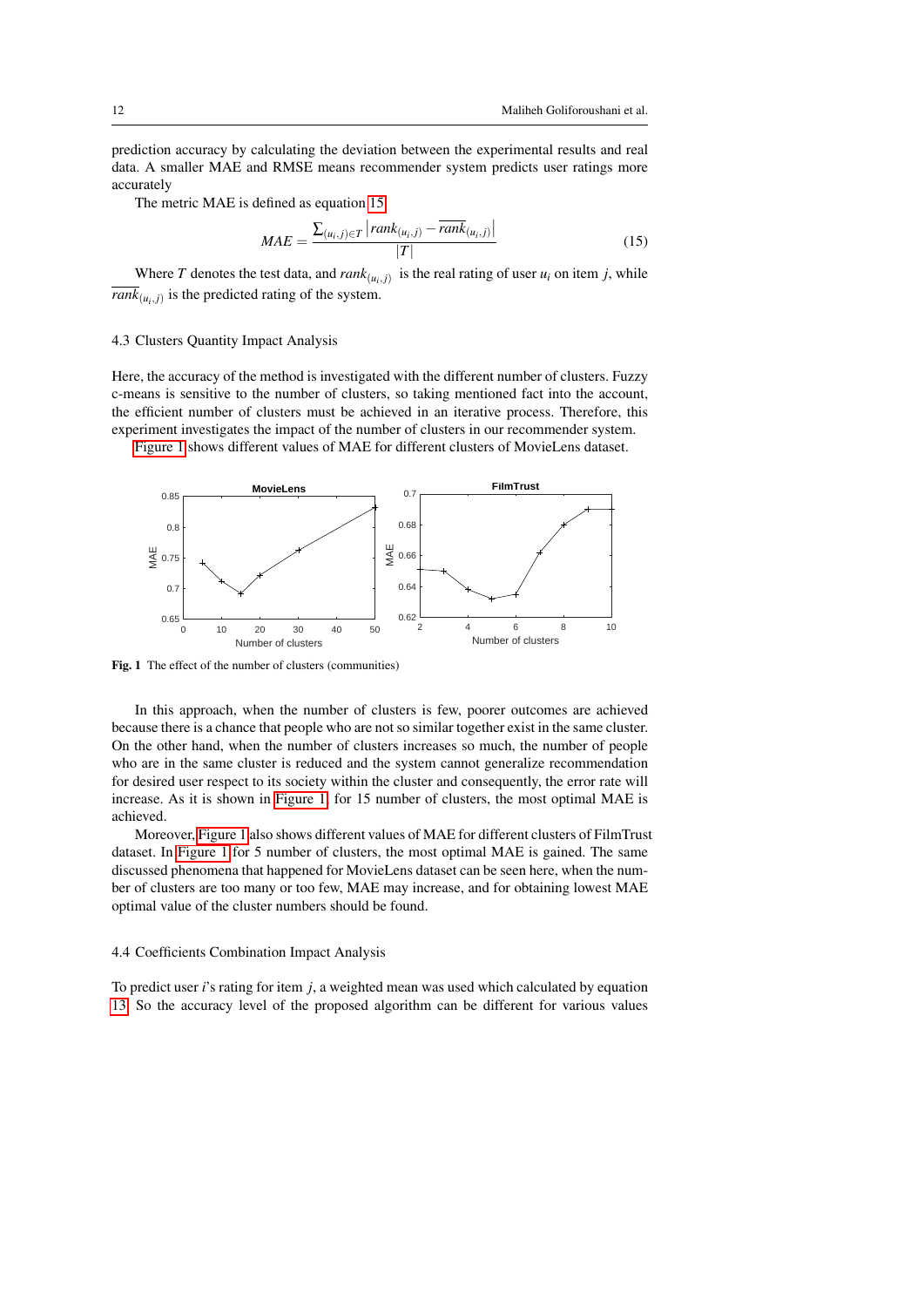for  $\alpha$  and  $\beta$ . Therefore, in this experiment, we study the impact of these coefficients. For simplicity we define  $\gamma = \frac{\alpha}{\beta}$  and reports the MAE of the method for different values of  $\gamma$ . In the previous experiment, the  $\gamma$  was considered as a fixed value (0.3 for MovieLens and 1 for FilmTrust). In this experiment, we consider the number of cluster as a fixed values, 15 for MovieLens and 5 for FilmTrust datasets ( the optimal values of previous experiment).

[Figure 2](#page-12-0) shows MAE for different  $\gamma$  of MovieLens dataset. In this diagram, it can be seen that for the  $\gamma = 0.4$ , the most optimal MAE = 0.692 is achieved. When the value of  $\gamma$  is reduced, it means that the recommender system considers the correlation similarity more. So when  $\gamma$  approaches zero, it means that the recommender system uses only the correlation similarity and when the  $\gamma$  get increased, it means that the fuzzy clustering has a more impact in the result of the recommender system. As it is obvious in the diagram, there is a factor that considers the optimal combination of correlation similarity and belonging degree of fuzzy clusters.



<span id="page-12-0"></span>Fig. 2 The effect of  $\gamma$ 

Additionally, [Figure 2](#page-12-0) shows the impact of different  $\gamma$  for the FilmTrust dataset. For  $\gamma = 1$  the most optimal MAE = 0.638 is gained. Also, The same pattern for MovieLens dataset can be seen too. So our thumb rule says that by reduction value of  $\gamma$ , the recommender system consider the correlation similarity more, and by increasing this value, fuzzy clustering has more impact on the results.

#### 4.5 Simulation Results

In this section, we compare our proposed method with other recent works that have been done on MovieLens and FilmTrust datasets.

In [Table 1,](#page-13-2) the optimal results of our proposed method is compared to other research works evaluated on the MovieLens dataset. In [Table 2](#page-13-3) optimal results of our proposed method is compared to other researches on the FilmTrust dataset. Take note that reported numbers are in error format and lower means better also, reported MAE for the proposed model is achieved by running algorithms repeatedly and the average error is reported. The results show that our method is better than most of the previous works.

The recommender systems that compared with our proposed method has been briefly explained in Section 2. The results show that our method has a better performance than almost every other proposed models during there years. Performance results for MovieLens dataset that are brought in [Table 1](#page-13-2) show that our proposed algorithm outperforms all the competitive algorithms and has a very tight competition with [\[13\]](#page-14-11) in MAE but better time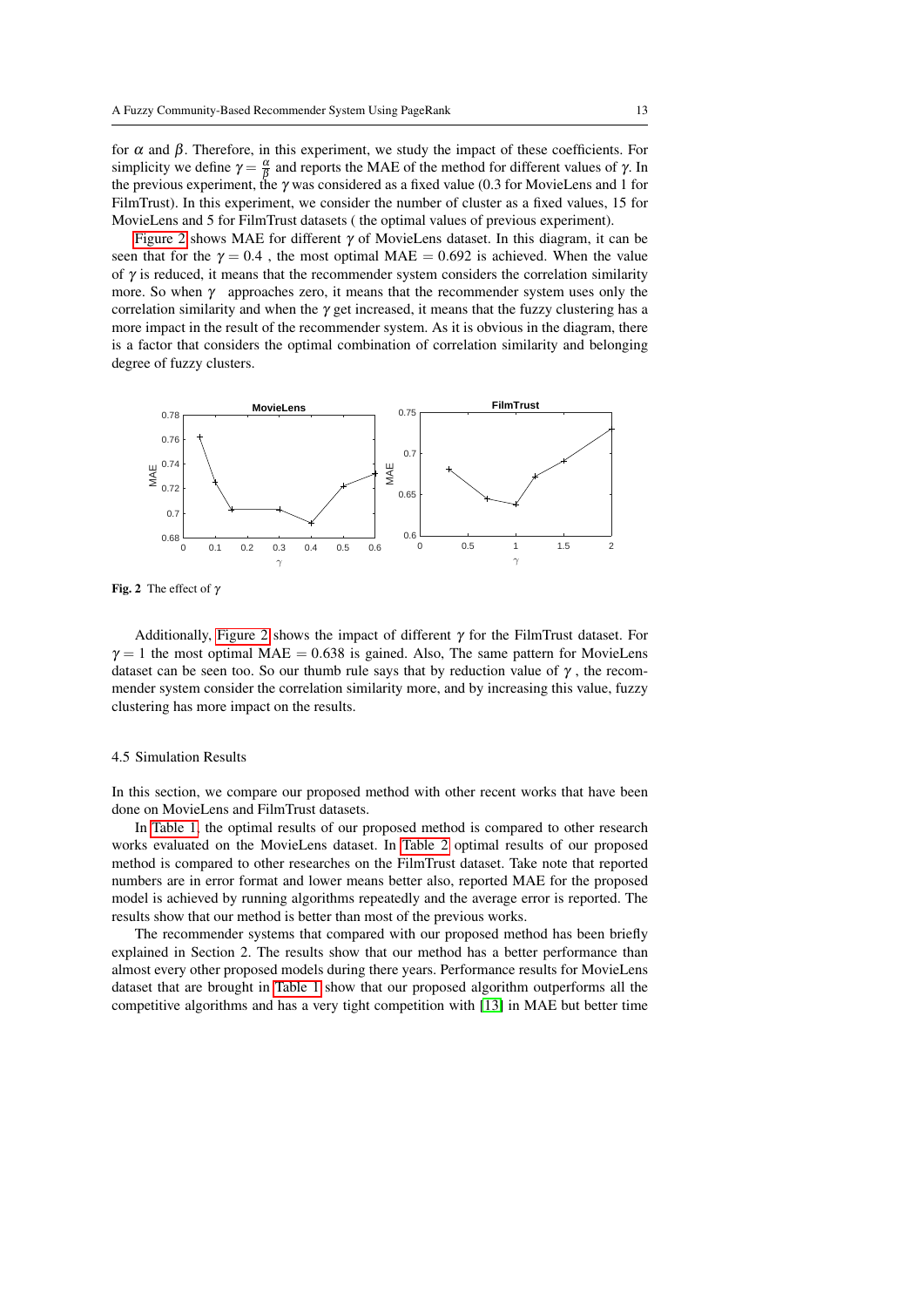<span id="page-13-2"></span>Table 1 MAE of the proposed method in comparison with different recommender systems for MovieLens dataset.

| Method                                 | <b>MAE</b> |
|----------------------------------------|------------|
| <b>Proposed Model</b>                  | 0.692      |
| Ghavipour and Meybodi 2016 [8]         | 0.83       |
| Ding et al. 2015 [11]                  | 0.845      |
| Cao et al. 2015 [12]                   | 0.7206     |
| Ghazanfar and Prugel-Bennette 2014 [9] | 0.758      |
| Oian et al. 2013 [13]                  | 0.6919     |

<span id="page-13-3"></span>Table 2 MAE of the proposed method in comparison with different recommender systems for Film Trust dataset.

| Method                        | MAE   |
|-------------------------------|-------|
| <b>Proposed Model</b>         | 0.632 |
| Guo et al. 2015 [15]          | 0.689 |
| Alizadeh and Sheugh 2015 [16] | 0.703 |
| Guo 2013 [14]                 | 0.605 |

complexity performance since the [\[13\]](#page-14-11) suffers from  $O(m^3)$  run-time complexity in offline mode also, as you can see in [Table 2,](#page-13-3) Guo [\[14\]](#page-14-12) achieved better results compared to ours that is obtained by using trusted information as their input information. Due to the fact that many modern digital markets have a huge number of users, it will be a very time-consuming process to check them all and eventually, it will be not possible to perform such a preparation in practical cases. Therefore, we refused to filter the data and tried to use them as natural as they can be.

## <span id="page-13-1"></span>5 Conclusion

In this paper, a novel community detection method was used in order to find similarities among users. For the mentioned task we used Personalized PageRank which caused better detection of communities. In this method, at first, personalized PageRank is calculated for all nodes of networks, then by using fuzzy c-means algorithm, nodes which have similar PageRanks, are clustered in the same community. After building communities, a weighted mean which uses correlation similarity measure and the belonging degrees to the clusters is utilized in order to predict the ratings. For evaluating the accuracy of the recommendation we used two well-known datasets: MovieLens and FilmTrust. Results show that the hybrid model of recommendation that uses both the community structure analysis and collaborative filtering can give us a better intuition to user relations and interactions and eventually yields better recommendation accuracy. Experiments show that our method successfully outperformed other recent methods and has a better interpreting ability than others in analyzing user-item datasets.

## References

<span id="page-13-0"></span>1. F. Ricci, L. Rokach, B. Shapira, Recommender systems: introduction and challenges, in: Recommender systems handbook, Springer, 2015, pp. 1–34.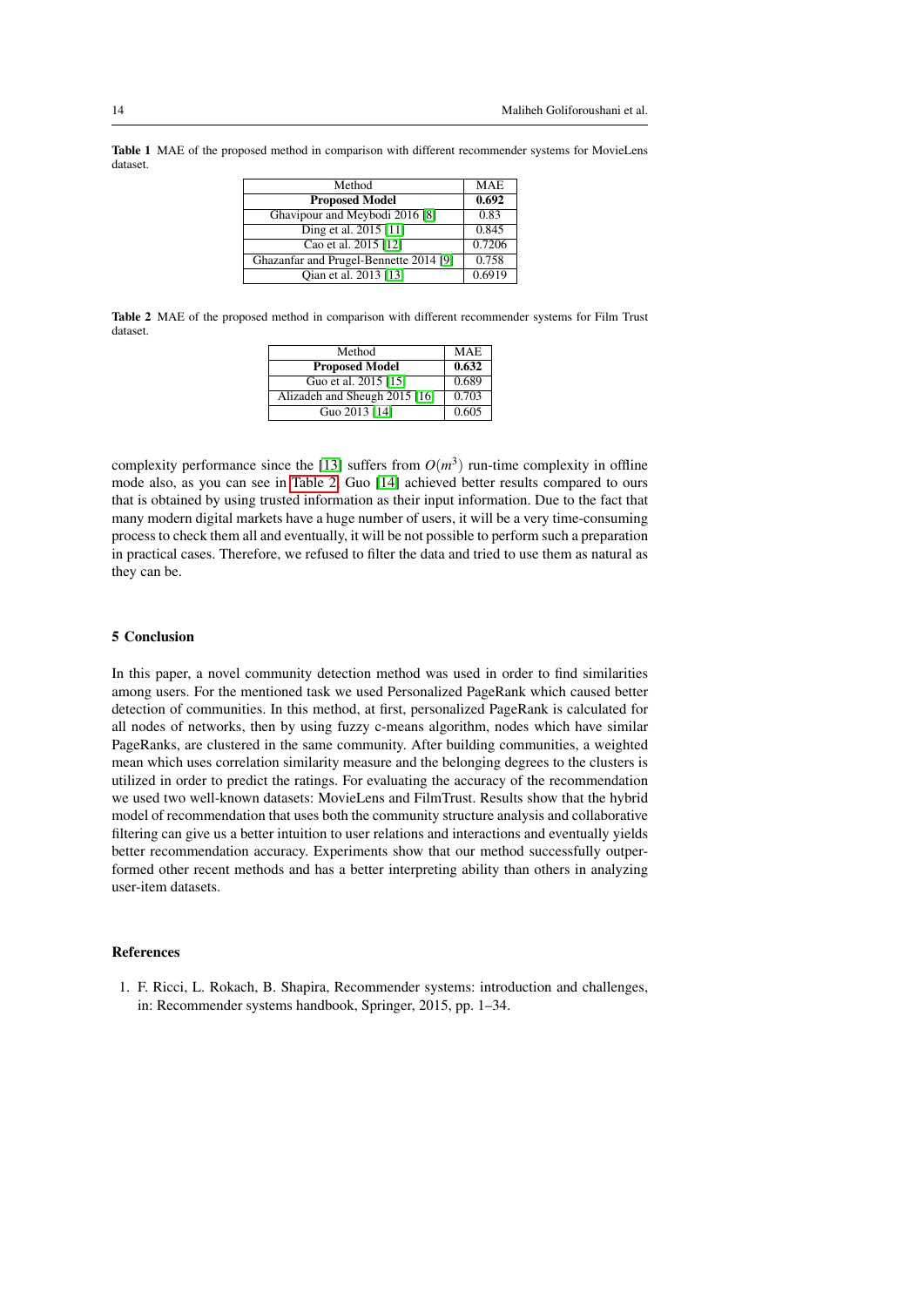- <span id="page-14-0"></span>2. B. Sarwar, G. Karypis, J. Konstan, J. Riedl, Item-based collaborative filtering recommendation algorithms, in: Proceedings of the 10th international conference on World Wide Web, ACM, 2001, pp. 285–295.
- <span id="page-14-1"></span>3. Y. Park, S. Park, W. Jung, S.-g. Lee, Reversed cf: A fast collaborative filtering algorithm using a k-nearest neighbor graph, Expert Systems with Applications 42 (8) (2015) 4022–4028.
- <span id="page-14-2"></span>4. K. Choi, Y. Suh, A new similarity function for selecting neighbors for each target item in collaborative filtering, Knowledge-Based Systems 37 (2013) 146–153.
- <span id="page-14-3"></span>5. H. Liu, Z. Hu, A. Mian, H. Tian, X. Zhu, A new user similarity model to improve the accuracy of collaborative filtering, Knowledge-Based Systems 56 (2014) 156–166.
- <span id="page-14-4"></span>6. C. Kaleli, An entropy-based neighbor selection approach for collaborative filtering, Knowledge-Based Systems 56 (2014) 273–280.
- <span id="page-14-5"></span>7. J. Zhang, Q. Peng, S. Sun, C. Liu, Collaborative filtering recommendation algorithm based on user preference derived from item domain features, Physica A: Statistical Mechanics and its Applications 396 (2014) 66–76.
- <span id="page-14-6"></span>8. M. Ghavipour, M. R. Meybodi, An adaptive fuzzy recommender system based on learning automata, Electronic Commerce Research and Applications 20 (2016) 105–115.
- <span id="page-14-7"></span>9. M. A. Ghazanfar, A. Prügel-Bennett, Leveraging clustering approaches to solve the gray-sheep users problem in recommender systems, Expert Systems with Applications 41 (7) (2014) 3261–3275.
- <span id="page-14-8"></span>10. Y. Liu, B. Wang, B. Wu, X. Zeng, J. Shi, Y. Zhang, Cogrec: A community-oriented group recommendation framework, in: International Conference of Young Computer Scientists, Engineers and Educators, Springer, 2016, pp. 258–271.
- <span id="page-14-9"></span>11. X. Ding, Z. Chen, Y. Huang, Community-based collaborative filtering recommendation algorithm, International Journal of Hybrid Information Technology 8 (2) (2015) 149– 158.
- <span id="page-14-10"></span>12. C. Cao, Q. Ni, Y. Zhai, An improved collaborative filtering recommendation algorithm based on community detection in social networks, in: Proceedings of the 2015 Annual Conference on Genetic and Evolutionary Computation, ACM, 2015, pp. 1–8.
- <span id="page-14-11"></span>13. F. Qian, Y. Zhang, Y. Zhang, Z. Duan, Community-based user domain model collaborative recommendation algorithm, Tsinghua Science and Technology 18 (4) (2013) 353–359.
- <span id="page-14-12"></span>14. G. Guo, Integrating trust and similarity to ameliorate the data sparsity and cold start for recommender systems, in: Proceedings of the 7th ACM conference on Recommender systems, ACM, 2013, pp. 451–454.
- <span id="page-14-13"></span>15. G. Guo, J. Zhang, N. Yorke-Smith, Leveraging multiviews of trust and similarity to enhance clustering-based recommender systems, Knowledge-Based Systems 74 (2015) 14–27.
- <span id="page-14-14"></span>16. L. Sheugh, S. H Alizadeh, Merging similarity and trust based social networks to enhance the accuracy of trust-aware recommender systems, Journal of Computer & Robotics 8 (2) (2015) 43–51.
- <span id="page-14-15"></span>17. L. Page, S. Brin, R. Motwani, T. Winograd, The pagerank citation ranking: Bringing order to the web., Tech. rep., Stanford InfoLab (1999).
- <span id="page-14-16"></span>18. T. H. Haveliwala, Topic-sensitive pagerank: A context-sensitive ranking algorithm for web search, IEEE transactions on knowledge and data engineering 15 (4) (2003) 784– 796.
- <span id="page-14-17"></span>19. J. C. Bezdek, R. Ehrlich, W. Full, Fcm: The fuzzy c-means clustering algorithm, Computers & Geosciences 10 (2-3) (1984) 191–203.